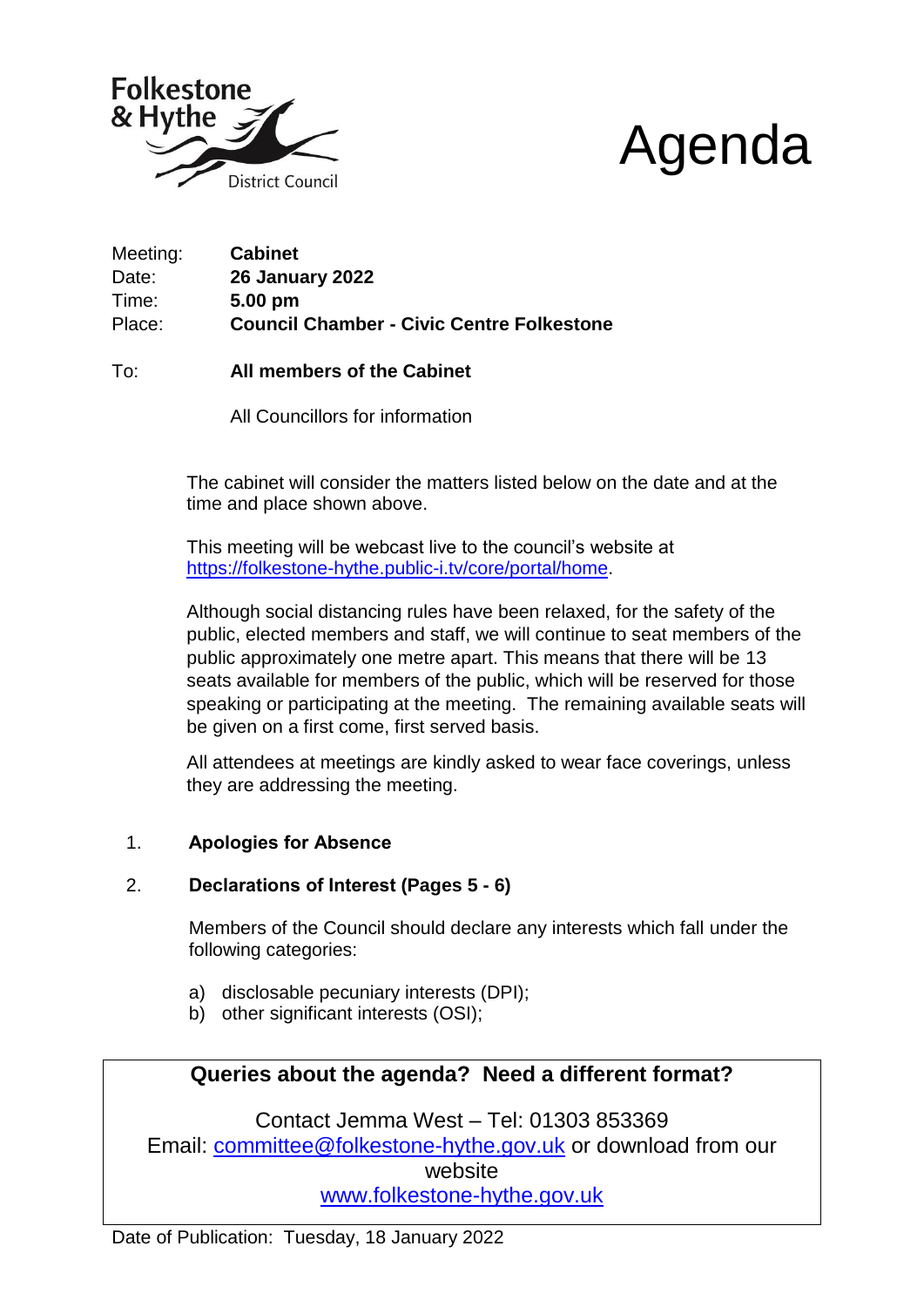c) voluntary announcements of other interests.

### 3. **Minutes (Pages 7 - 12)**

To consider and approve, as a correct record, the minutes of the meeting held on 15 December 2021.

### 4. **General Fund Capital Programme Budget Monitoring 2021/22 (Pages 13 - 24)**

This monitoring report provides an updated projection of the current financial position for the General Fund capital programme profiled for 2021/22, based on expenditure to 30 November 2021, and identifies variances compared to the latest approved budget.

#### 5. **General Fund Revenue Budget Monitoring - 3rd Quarter 2021/22 (Pages 25 - 32)**

Monitoring report C/21/65 provides a projection of the end of year financial position of the General Fund revenue budget, based on expenditure to the 30 November 2021.

#### 6. **HRA Budget Monitoring Quarter 3 (Pages 33 - 42)**

This monitoring report provides a projection of the end of year financial position for the Housing Revenue Account (HRA) revenue expenditure and HRA capital programme based on net expenditure to 30 November 2021.

#### 7. **Draft Housing Revenue Account Revenue and Capital Original Budget 2022/23 (Pages 43 - 56)**

This report sets out the Housing Revenue Account Revenue and Capital Budget for 2022/23 and proposes an increase in weekly rents and an increase in service charges for 2022/23.

#### 8. **Detailed Draft General Fund Budget 2022/23 (Pages 57 - 108)**

This report sets out the Council's Draft General Fund budget for 2022/23.

#### 9. **Treasury Management Strategy Statement for 2022/23 and Treasury Management Monitoring Report 2021/22 (Pages 109 - 142)**

This report sets out the proposed strategy for treasury management for 2022/23 including Treasury Management Prudential Indicators. The report also provides an update on the council's treasury management activities that have taken place during 2021/22 against the agreed strategy for the year.

#### 10. **Folkestone and Hythe District Discretionary Covid-19 Additional Relief Fund (Pages 143 - 146)**

This report sets out proposals for how Folkestone & Hythe District Council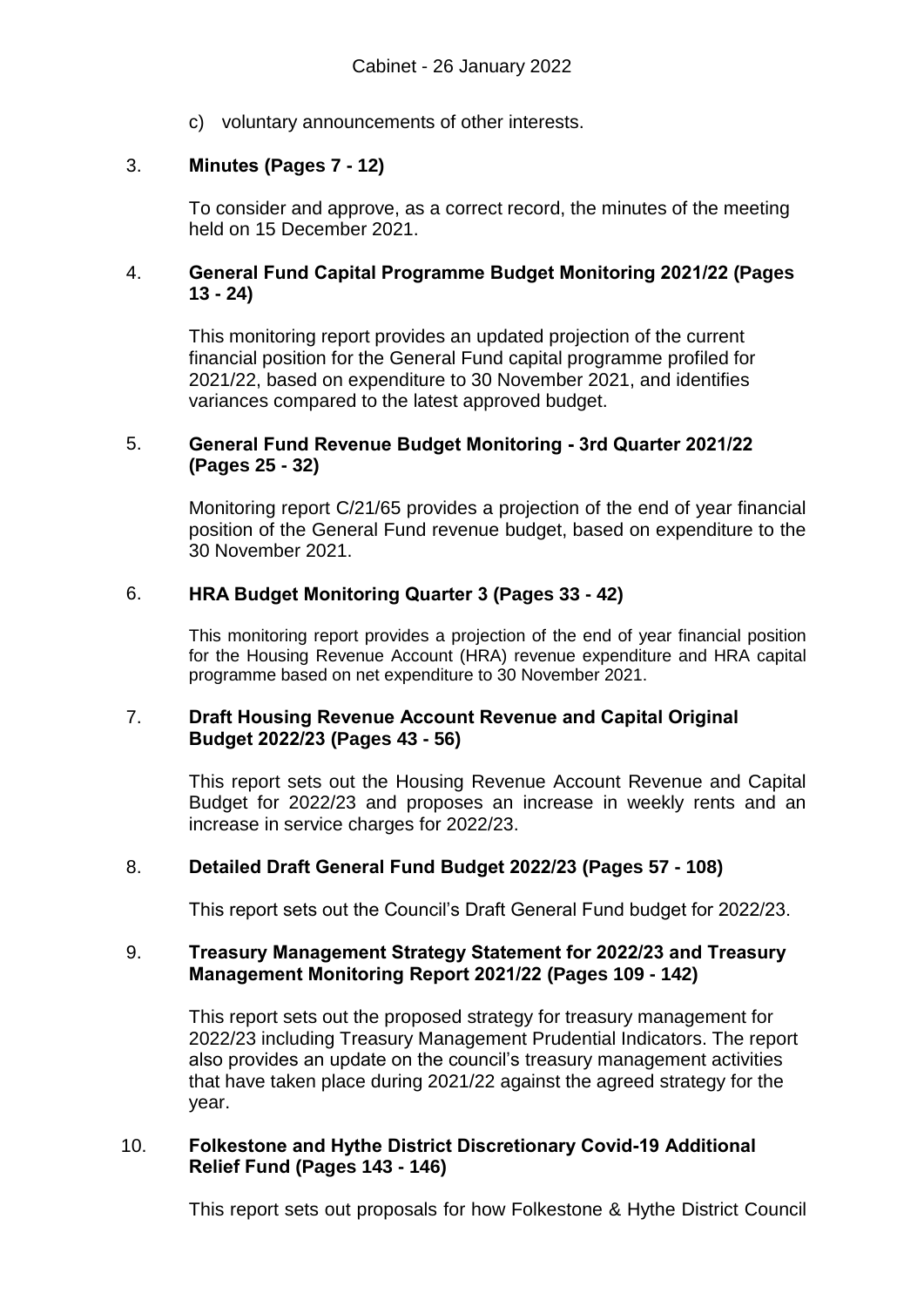will use government funding awarded through Covid-19 Additional Relief Fund (CARF).

### 11. **Oportunitas Progress Report 2021/22 - To 30 November 2021 (Pages 147 - 176)**

This report provides an update from the Board of Oportunitas Ltd ("the company") on activities undertaken so far during the 2021/22 financial year, including a projected outturn for the profit and loss account for the period to 31 March 2022 compared to the original forecast. The report also outlines the company's audited Statement of Accounts for the financial year ending 31 March 2021.This report is in-line with the requirement contained in the Shareholder's Agreement between the company and the Council. The chairman of Oportunitas will be available at the meeting of Cabinet to present the report and to address any questions.

# 12. **Infrastructure Funding Statement 2021 (Pages 177 - 202)**

In accordance with the latest revisions made via the Community Infrastructure Levy (Amendment) (England) (No. 2) Regulations 2019), from December 2020 local authorities must publish an Infrastructure Funding Statement (IFS). The IFS document provides a summary of all financial and non-financial developer contributions relating to Section 106 Legal Agreements (S106) and the Community Infrastructure Levy (CIL) within Folkestone & Hythe District for a given financial year. This report seeks approval of the IFS, and identifies the infrastructure needs, the total cost of this infrastructure, anticipated funding from developer contributions, and the choices the authority has made about how these contributions will be used.

# 13. **Equality and Diversity Annual Report 2020-21 (Pages 203 - 252)**

The Equality Act 2010 places a statutory duty on the council to prepare and publish information annually to demonstrate compliance with the Public Sector Equality Duty. The draft Equality & Diversity Annual Report is therefore presented for consideration and approval prior to publication.

#### 14. **Housing Asset Management Strategy (Pages 253 - 290)**

The Housing Asset Management Strategy (HAMS) is the primary document in a library of housing strategies that provide direction for the future maintenance, improvement and development of the council's housing stock along with its small commercial portfolio and other non HRA properties the housing service has responsibility for.

The strategy has been considered by the Overview and Scrutiny Committee, the Strategic Tenants Panel, along with a wider consultative group of tenants. Where appropriate amendments have been made to the HAMS (attached at Appendix A) with the changes detailed in this report.

#### 15. **Otterpool Park LLP Draft Updated Business Plan (Pages 291 - 426)**